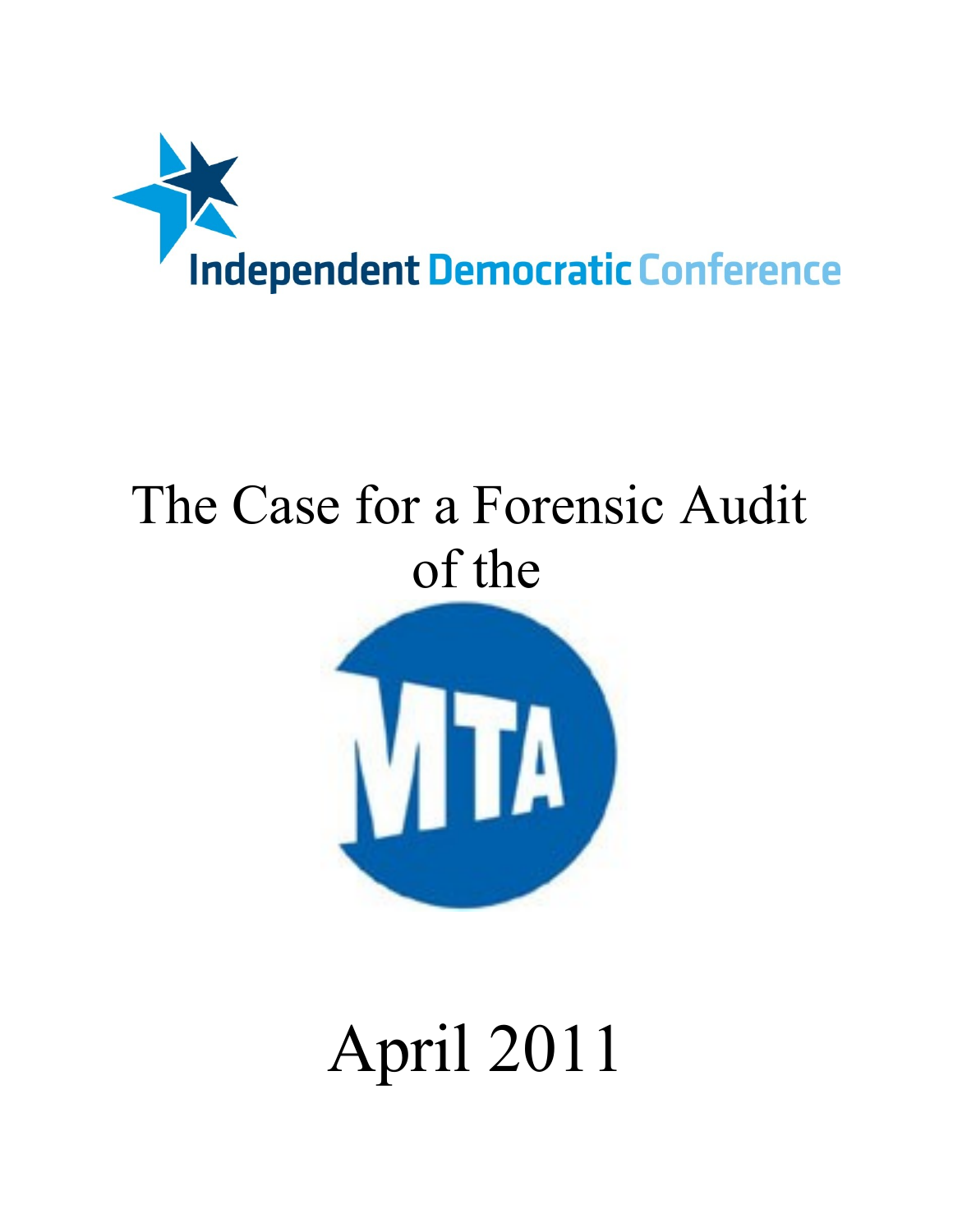### **Introduction:**

The Metropolitan Transportation Authority (MTA) is responsible for operating the most comprehensive and busiest public transit system in the western hemisphere, a system that is critical for the continuing prosperity of the New York metropolitan region, the single largest metropolitan economy in the United States. Unfortunately for the thirteen million plus New Yorkers who live in the twelve counties covered by the MTA and additional 1.78 million Connecticut residents, the MTA is facing significant budget deficits in the foreseeable future. These long term deficits continue even though in 2009 New York passed a series of tax increases, including the implementation of a dedicated payroll tax on employers in the twelve county region, and the MTA implemented a schedule of fare and toll increases meant to cover the deficits. This inability to meet is financial responsibilities in the face of tax, toll, and fare hikes has left the legislature and the tax payers of New York with grave concerns. We must take actions to deal with these concerns and see once and for all where the taxpayers' money is going and what they are getting for their increased fares, payroll taxes and tolls. The one action that would go furthest in bringing back this trust is conducting a forensic audit of the MTA's full operations, as called for in Senate bill S. 4501, introduced by Sen. Carlucci. Such an audit would expose any management problems that might currently exist and force the MTA to solve.

Furthermore, such an audit should be paid for by the MTA itself as it is the MTA that must allay the concerns of New Yorkers and the NYS Legislature of bloat and inefficiency that numerous times has been unearthed.

# **The MTA's current budget situation:**

The MTA operates the New York City (NYC) subway and bus system, as well as the Staten Island railroad, commuter railroads serving Long Island, the Hudson Valley, and Southwest Connecticut, and buses in Long Island. It also manages a number of key bridges and tunnels in the region. Each of these operations is handled by an independent agency within the larger MTA structure. The primary source of funding for MTA comes directly from fares, with a host of dedicated taxes including the new payroll tax the second largest revenue source. Tolls are the third largest revenue source, with State and local subsidies filling out the rest. Overall, according to the MTA's 20[1](#page-1-0)1 Adopted Budget, which was issued in February 2011<sup>1</sup>, the MTA is expecting \$12.25 billion in revenues and expects to spend \$12.03 billion. This expense estimate does not account for depreciation (the drop in value of capital stock through wear and tear and aging), the cost of environmental remediation, nor other post-employment benefits (OPEB). Once those costs are figured in, the MTA runs a deficit, though not all of those other expenses (specially depreciation) actually require the MTA to spend cash. The cash deficit for the year 2011 was expected to be closed with existing cash reserves.

The MTA expected to have \$3 million in positive cash balances by the end of 2011, and cash deficits of \$247 million in 2012, \$37 million in 2013, and \$482 million in 2014. The agency expects these deficits even though, according to their own estimates, they have taken steps to cut recurring costs by a total of \$750 million by 2014, including what the agency estimates to be

<span id="page-1-0"></span> $^1$  MTA 2011 Adopted Budget February Financial Plan 2011-2014, pg. II-1. Available at: http://www.mta.info/mta/budget/feb2011/Master.pdf (Last accessed 4/7/11)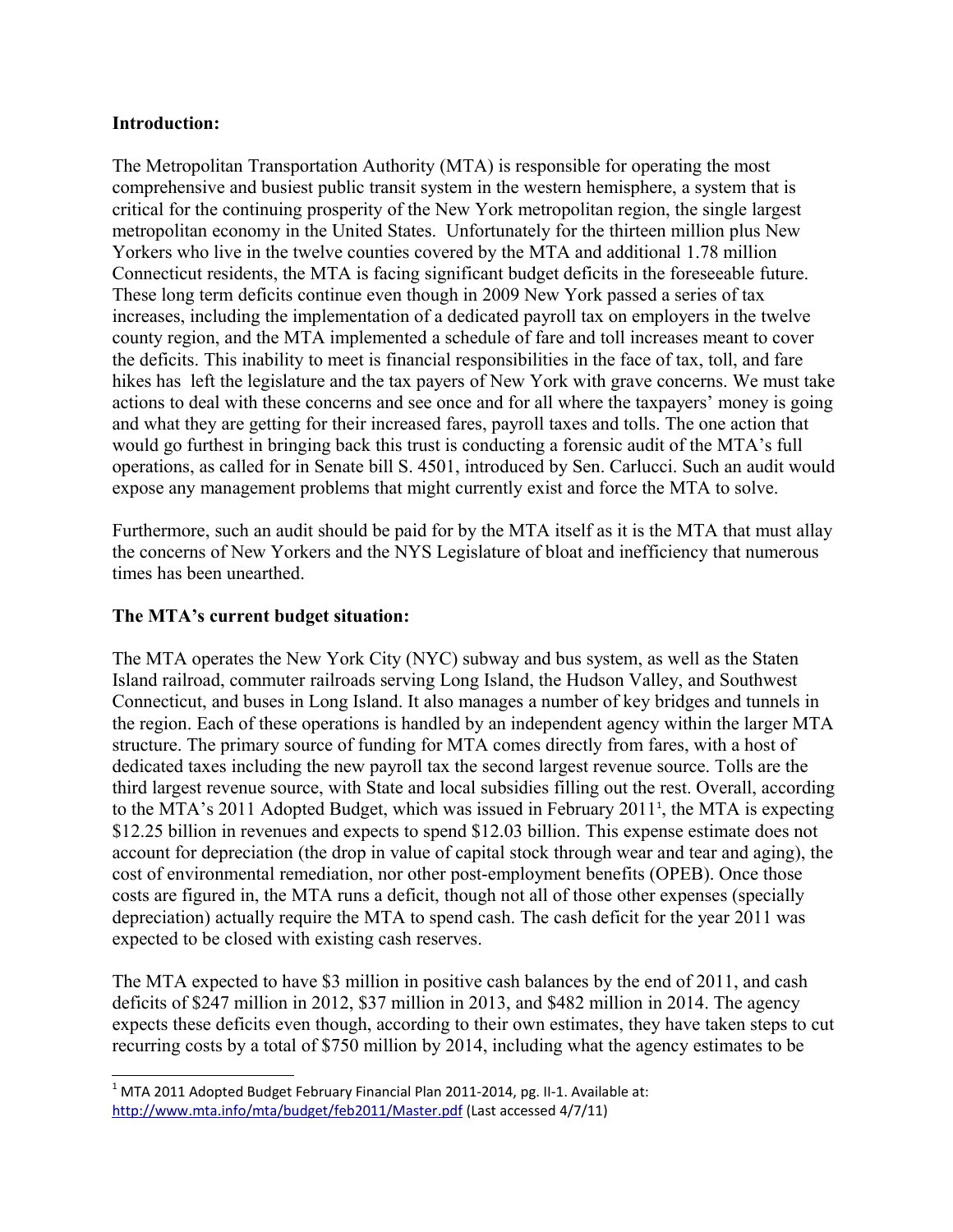\$575 million in recurring savings already implemented by this year<sup>[2](#page-2-0)</sup>. According to the MTA, some of these recurring savings have been:

| <b>MTA Actions</b>                          | <b>Savings (in millions)</b> |
|---------------------------------------------|------------------------------|
| Administrative Overhead                     | \$100                        |
| <b>Unnecessary Overtime</b>                 | \$66                         |
| Two year Management Wage Freeze             | \$14                         |
| Overhaul of Bridge and Tunnel               | \$25                         |
| <b>Contract Renegotiations</b>              | \$22                         |
| <b>Paratransit Operational Efficiencies</b> | \$80                         |
| Service cuts                                | \$93                         |
| Total:                                      | \$400                        |

According to the MTA, they hope to implement an additional \$200 million in recurring savings over the next four years. The estimated cash deficits mentioned earlier would exist even if the MTA met this goal, and the 2013 and 2014 cash deficits assume a planned fare and toll hike in 2013. Clearly, the MTA will have to either find greater recurring efficiencies or find a way to raise more revenues by 2014 to close what they estimate to be close to a half billion dollar cash deficit.

The MTA must not only finance its operational expenses but also its capital expenses. These include the costs of replacing or upgrading stock (rail cars, buses), upgrading signals and other crucial infrastructure, and making expansions to the system. Significant capital improvements currently underway include a new Fulton Street subway station and the creation of a new subway line along 2<sup>nd</sup> Avenue, both in Manhattan. The MTA receives significant federal support for its capital programs, which are set every five years. The State and localities have also made contributions to the capital program, with the remainder funded primarily through borrowing. As an independent Authority, the MTA has the ability to sell municipal bonds to investors, the bonds being backed by the dedicated tax revenue that flows to the MTA. The recurring interest payments to the MTA's creditors is considered an operation expense, as we see in the expenses chart. Debt servicing will cost the MTA \$2 billion this year.

The fiscal situation for the MTA this year is now in fact worse than the 2001 budget expected because of the inclusion in the enacted budget of a cut in the State's MTA subsidy of \$100 million. The MTA will have to find additional savings this year to make up for that lost revenue. This latest cut by the State is on top of cuts to the State's support of the MTA budget enacted last year in both the budget and deficit reduction plans.

# **MTA funding problems:**

The deficits facing the MTA over the coming years are not a new phenomenon. The MTA has been facing deficits for the majority of this decade. This constant string of deficits is one reason

<span id="page-2-0"></span> $^2$  MTA 2011 Final proposed budget, November Financial Plan 2011-2012, presentation to the Board (November 17, 2010), pgs. 3-4. Available at [http :// www . mta . info / news / pdf / FINAL %20 November %20 Plan %20 Presentation](http://www.mta.info/news/pdf/FINAL%20November%20Plan%20Presentation%2011.17.10.pdf)  [%2011.17.10. pdf](http://www.mta.info/news/pdf/FINAL%20November%20Plan%20Presentation%2011.17.10.pdf) (Last accessed 4/7/11)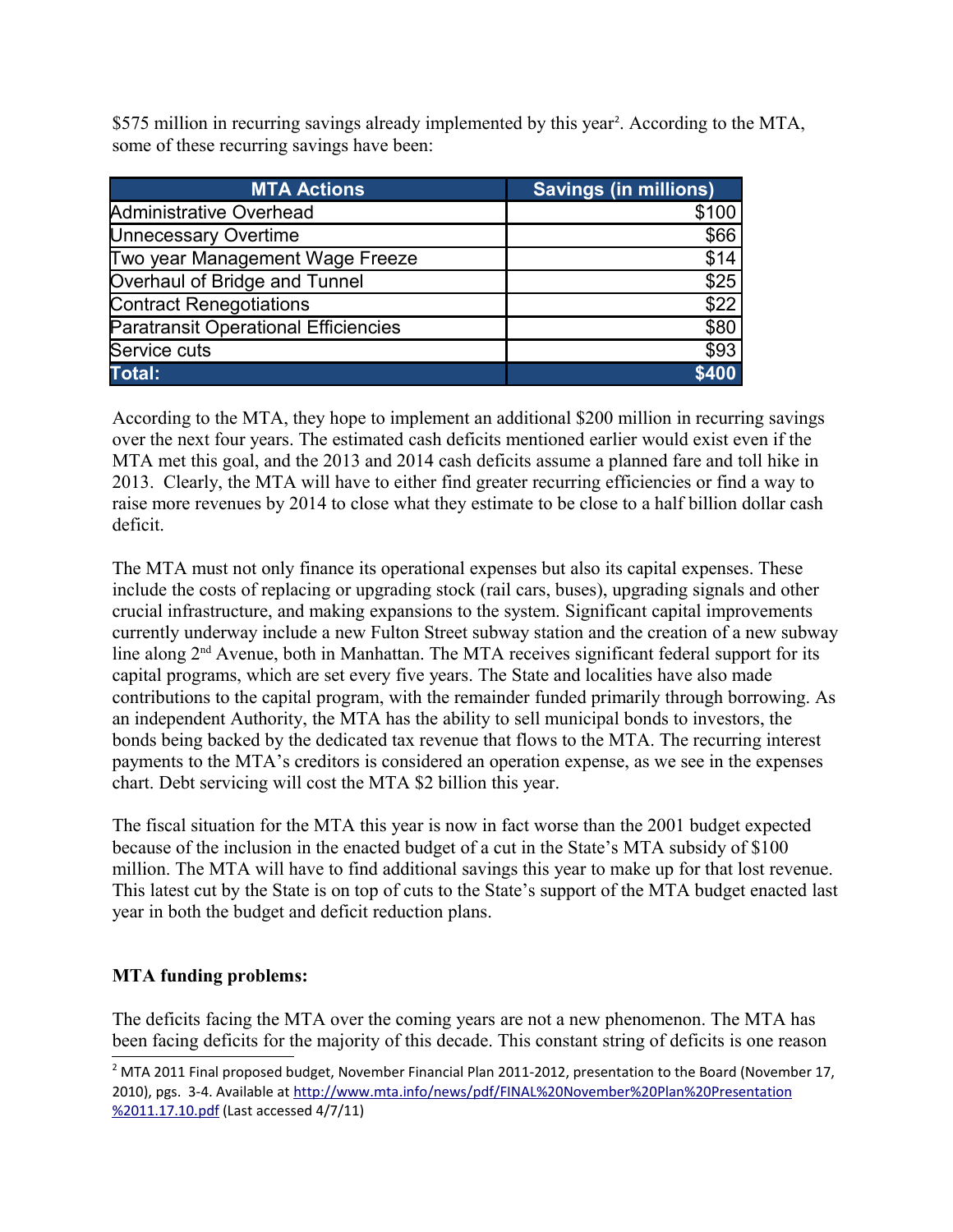for the corrosion of public trust. Over the last decade, fares and tolls have risen significantly, and new dedicated taxes have been imposed, and yet none of these actions have stopped the flow of red ink. There are multiple reasons for these deficits, some caused by the MTA, and some that have been outside its control.

As noted before, the MTA must fund not only its operation expenses but also its capital program. Beginning with the 1992-1996 capital program and continuing through the 1996-1999 and 2000- 2004 capital programs, the State and local governments in New York cut back funding support for the programs. The State government in fact provided no funding support for the 1992-96 and 2000-04 capital programs at all. The MTA had to replace a significant portion of this lost revenue with increased borrowing, which in turns has resulted in a huge escalation of debt management payments. A restructuring of previous debt during the 2000-04 capital program meant to increase the available revenue those years also increased the necessary debt payments in later years. According to a report by the Citizens Budget Commission in 2006<sup>[3](#page-3-0)</sup>, the escalating costs of debt servicing and depreciation of the capital stock accounted for half of the estimated deficits. In fact, the cost of debt servicing alone, according to the MTA, far outpaces the expected revenue from the payroll mobility tax imposed in 2009 on employers in the MTA service region<sup>[4](#page-3-1)</sup>.

The MTA has not only seen an increase in their debt servicing costs, but labor and benefit costs have increased as well. On the revenue side, the MTA has suffered a drop in tax receipts since the recession of 2008-09. While the MTA saw a similar decline in the dedicated .375 sales tax in the twelve county region for the MTA, the Metropolitan Mass Transportation Operating Assistance Fund, as the State and local governments saw with their sales taxes, some of its other dedicated tax revenue has seen a far more pronounced drop. For example, in 2005 the MTA got \$725.5 million from the Mortgage Recording Tax, a small tax placed on all commercial and residential mortgages. The MTA is currently estimating that in 2011 they will collect \$229 million after all reimbursements are made. This is a drop of close to half a billion dollars, without even taking into account inflation during this period. The MTA does not estimate this tax bringing in the kind of revenues that were coming in during the last decade's property boom any time soon. Fare revenue has increased by fits and starts in the last decade, with fare hikes and higher usage bringing up fare revenue from \$3.74 billion in 2004 to \$4.35 in 2009, an increase of over \$600 million in the last five years.

The Payroll Mobility Tax created in 2009 is the single largest new source of revenues for the MTA, bringing in an estimated \$1.35 billion in 2010, which is lower than what had been estimated for this year when the tax was implemented in 2009, primarily due to weaker than expected payroll numbers. A host of other new charges were created in 2009, though the additional revenue they bring in is much less. Unfortunately, this new revenue and the fare increases imposed this year by the MTA are not enough to close the expected deficits. The Payroll Mobility Tax has not only failed to bring in the amount of revenue expected when it was

<span id="page-3-0"></span><sup>3</sup> Citizens Budget Commission, *How to Balance the MTA's Budget.*

http://www.cbcny.org/CBC\_HowToBalanceMTA.pdf (Last accessed 4/7/11)

<span id="page-3-1"></span><sup>&</sup>lt;sup>4</sup> Data on debt service costs taken from MTA 2011 February Financial Plan, consolidated statement of operations by category. These numbers differ from the consolidated cash receipts and expenditures statement. For consistency, all later numbers continue to be taken from the consolidated statement of operations by category.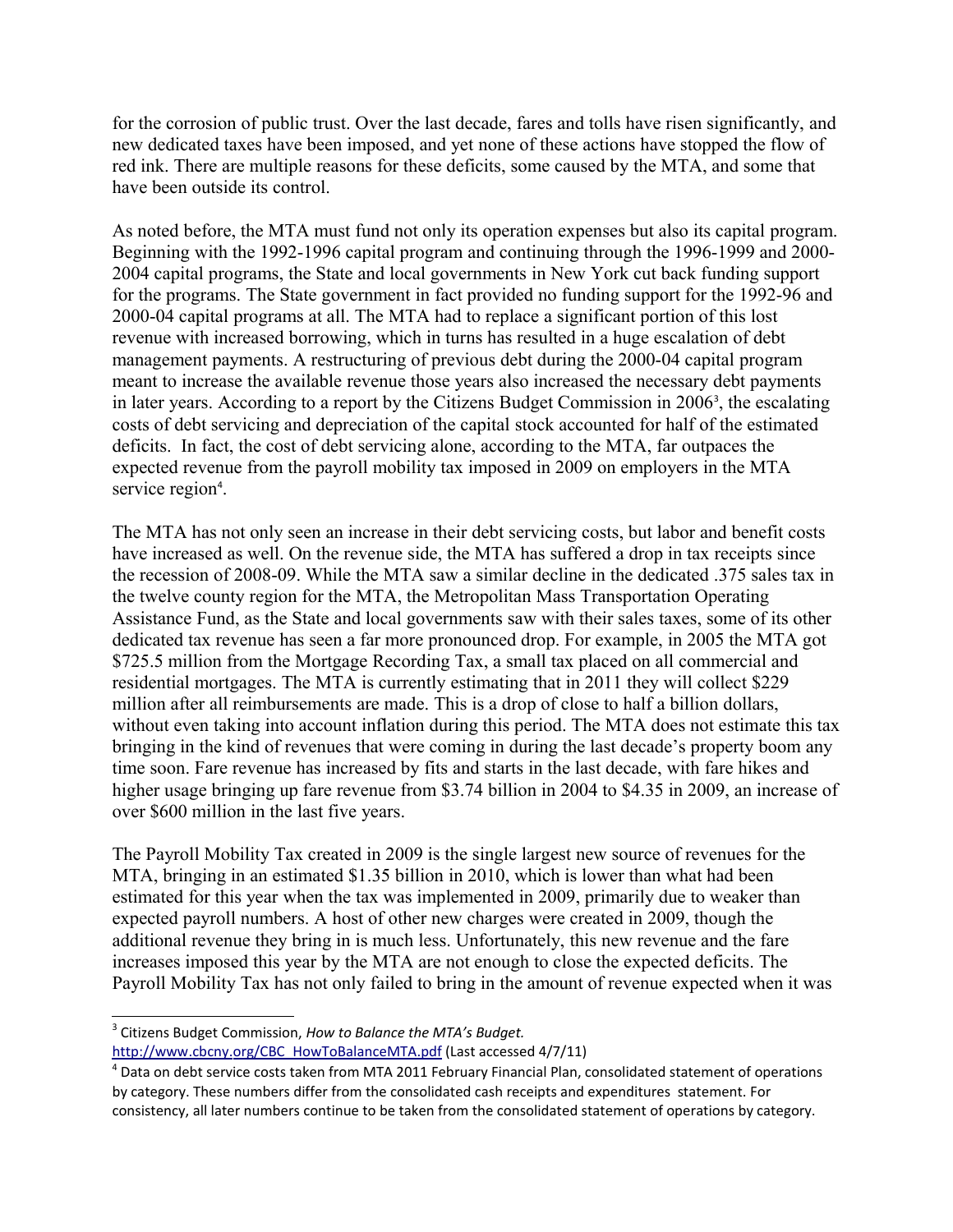imposed, but it remains deeply unpopular, especially outside NYC. Several businesses and local governments have begun lawsuits against the MTA challenging the implementation of the tax.

The MTA has been unable to create sufficient public and political support to sustain adequate public funding to supplement fare and toll revenues. As noted before, the MTA lost most State and local support for its capital program in the 1990's and today, in the face of long term deficits, the political support for the most significant new revenue source is weak, leaving the future of public funding for the MTA uncertain.

A well run system of public transit is crucial for the continued economic health of the NYC metropolitan region, but as the authority tasked with its operation the MTA has failed to cement public support for itself and the systems under its control. This has made it possible for political leaders to lower the funding commitments of the State and local governments, allowing them to divert those funds to other projects or programs, which has forced the MTA to find funding elsewhere. At the same time, fare and toll hikes are deeply unpopular and there is constant political pressure to keep them as low as possible. This creates a perverse situation in which politicians have an interest in both lowering funding support for the MTA and opposing any attempts by the MTA to make up for this deficit by raising new revenue, except for borrowing money which the MTA can do without any approval from the voting public. Unfortunately for the MTA, while it and transit advocates continue to argue against this dynamic, it is impossible to move forward from this reality. The solution seems to be quite evident however. A forensic audit as called for by Senator Carlucci and the Independent Democratic Conference will for once and for all provide a clear picture of the inner workings of the MTA and provide a basis from which the Legislature can move forward to find real solutions to the woes of mass transit in New York, even possibly eliminating some of the crushing burdens that taxpayers are shouldering due to the inefficiencies that keep rearing their ugly head throughout the past 15 years with regards to the MTA,

## **Why a forensic audit?**

In April 2003 a report by the Comptroller accused the MTA of having misled the public on its finances to justify the 33% fare hike, the largest in the authority's history that it implemented in 2003. According to this report<sup>[5](#page-4-0)</sup>, the publicly released financial plan in December 2002 had failed to disclose that the MTA, whose internal documents showed it ending that year with a \$512.5 million cash surplus, had instead chosen to carry forward the bulk of those reserves to future years. This, according to the Comptroller's report, allowed the MTA to give the public financial reports showing small surpluses and large deficits in the short term that the authority used to justify the massive fare increase when the authority could have booked strong revenues from other sources and savings for that time, making the case for a fare hike far weaker. The Comptroller also criticized the MTA for having an opaque budgeting process that failed to meet generally agreed upon accounting principles and which kept too much information back from the public or produced information in difficult to understand formats, and for not having all its subunits use a unified accounting methodology.

<span id="page-4-0"></span><sup>5</sup> Office of the State Comptroller, *An Examination of the Finances of the Metropolitan Transportation Authority* (April 2003). http://www.osc.state.ny.us/osdc/rpt404/rpt404.pdf (Last Accessed 4/7/11)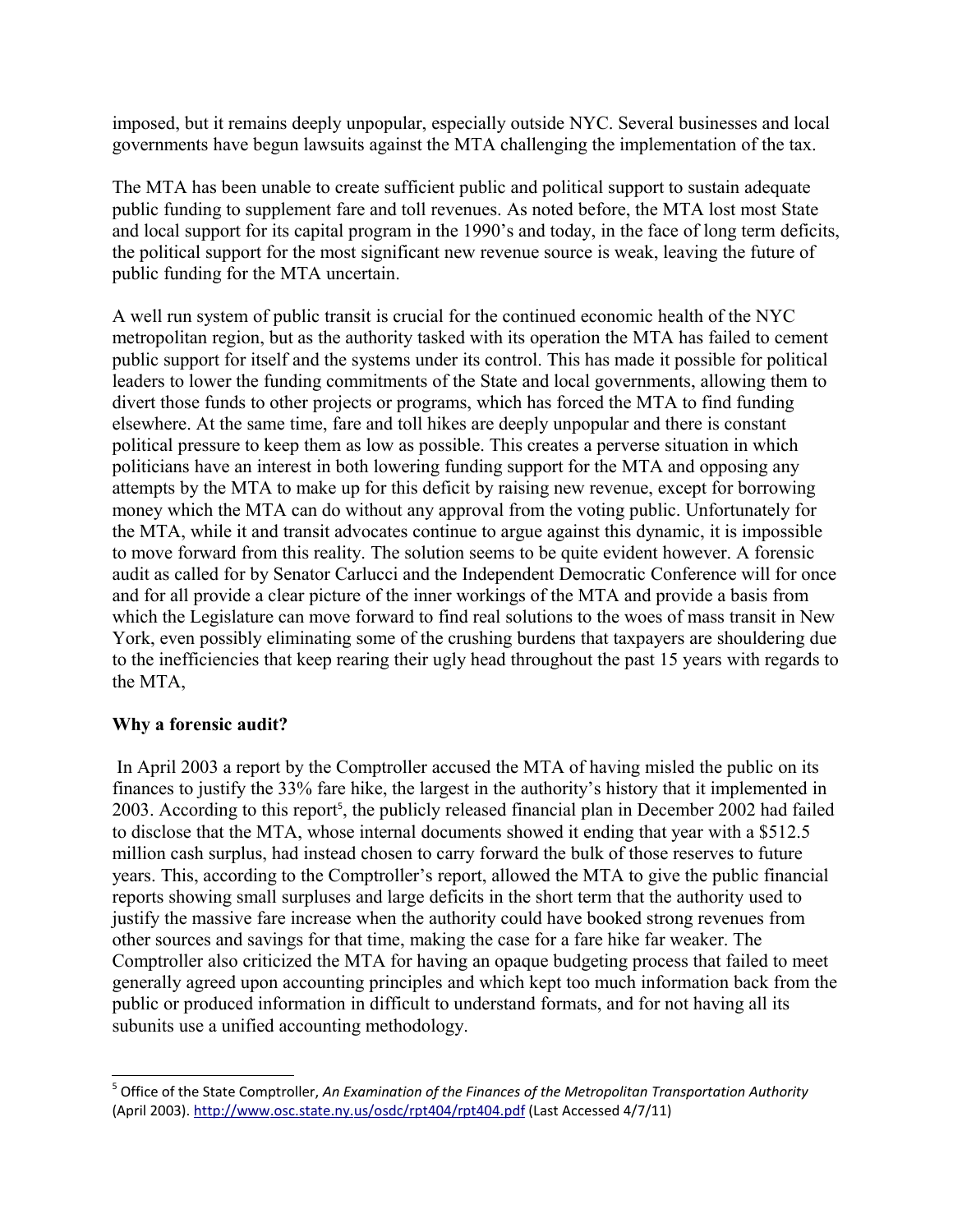This comptroller's report became the basis for the infamous accusation that the MTA had two sets of books. It is important to note that the Comptroller was not accusing the MTA of stealing funds or channeling money outside the system – instead the accusation was that the MTA's secretive and closed budget system allowed it to manipulate financial information to make a political case for massive fare hikes at a time when the agency was getting massive revenues from other sources. The MTA leadership fought back strenuously against the Comptroller's report, dismissing the accusations. A lawsuit was filed against the fare hike on the basis that the MTA had made the decision by lying to the public. A Supreme Court judge initially found for the plaintiffs and ordered the fare hike reversed, but the MTA won the case upon appeal to the Appellate Court. The MTA has since then argued that the courts vindicated it and disproved the claim of "two books", except that what the Appellate Court found was that the MTA had met the "sparse" requirements according to existing law on public notice and that the MTA had the authority granted to it by the legislature to raise fares.

Since this 2003 report the MTA has undertaken significant reforms to its budget reporting process, implementing changes that have made their budget presentations more uniform and transparent to the public. In addition, the Public Authority Accountability Act of 2005 and the Public Authority Reform Act of 2009 have both increased public oversight over the operations of the various authorities in the State, including the MTA. And yet, we continue to see well justified concerns with regards to how the MTA is spending its money day to day. In the past year there have been numerous instances of questionable spending, wasteful practices and concerns raised about how cost effective the MTA is being with the taxpayers' money. In the 2009 MTA Real Estate Portfolio Audit by the Comptroller, the OSC found that the MTA spent \$2.88 million a year and \$5.76 million in total as of July 2009 to operate its former Headquarters in Brooklyn while it sat vacant awaiting renovations. Concurrently it spent \$1.4 million a year to lease temporary office space for the workers displaced. The same audit also determined that the MTA spent \$1.3 million to install and maintain newspaper boxes while 61% sat vacant at the stations.

In 2010, the MTA Inspector General released a report which determined that the MTA doled out millions of dollars to sub-par contractors even going so far as to hide unsatisfactory work practices so as not to highlight the failure of the agency to conduct adequate evaluations. Just this past February, the Daily News pointed out that the MTA hired layers at a rate of \$540.00 an hour for a total of \$690,000 in legal fees to deny raises for toll booth workers. To make matters worse, even after losing in Manhattan Supreme Court and in the Appellate Division , the MTA continued to waste money on litigation filing a third appeal with the Appellate Division.

In light of the concerns, highlighted mismanagement of resources and continued evidence of waste, Senator Carlucci and the Independent Democratic Conference reiterate the need for a forensic audit of the MTA, funded solely by the MTA to establish once and for all how and where taxpayer money is being spent.

#### **Senate Bill 4501**

A forensic audit is a specialized form of audit conducted with the aim of finding evidence of inappropriate financial activity that could possibly lead to criminal action. Forensic audits are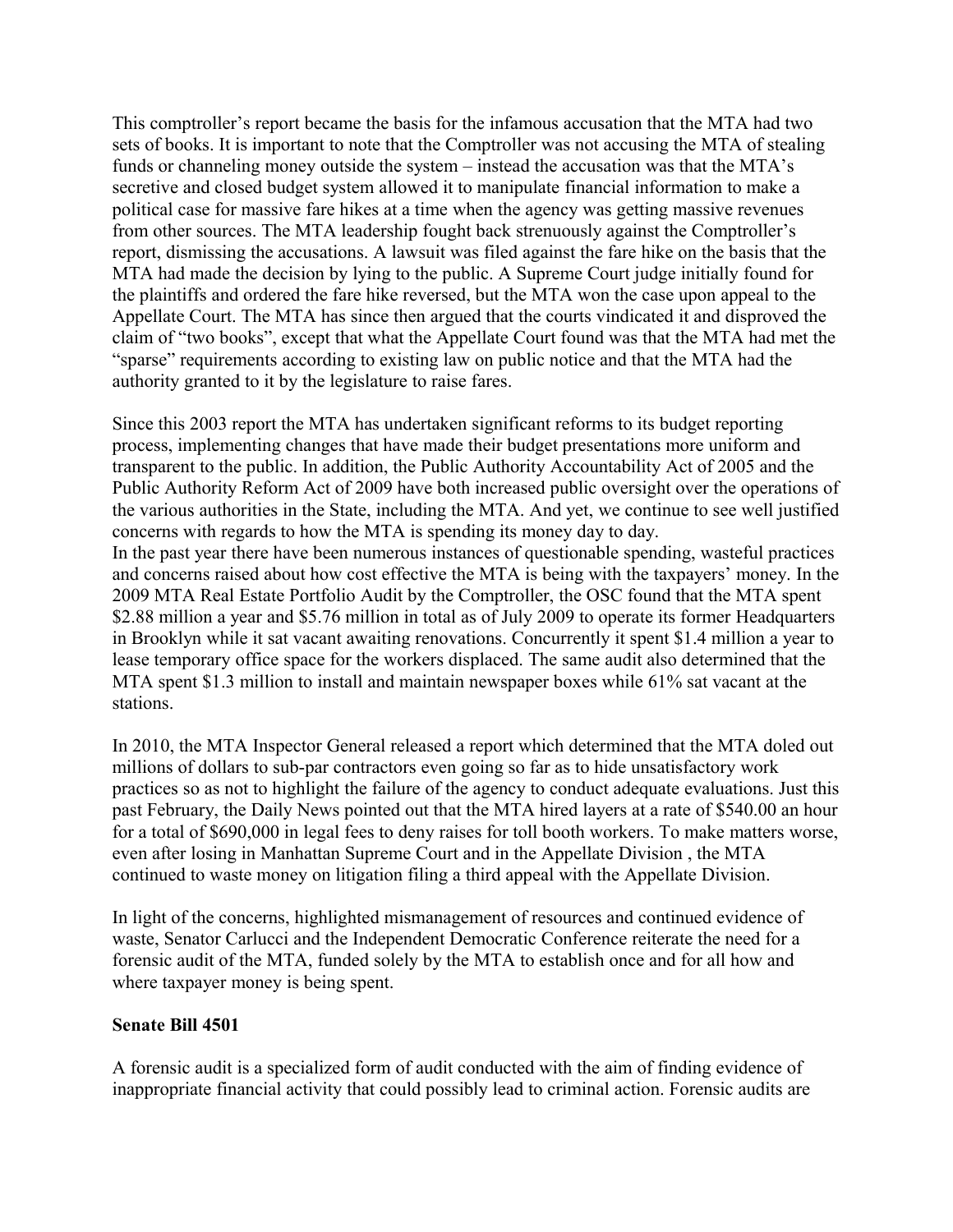usually conducted when allegations of fraud or corruption are made against individuals, organizations, or corporations. These audits must be conducted by firms that have experience with looking at financial documents while trying to find patterns of possible fraud. These are also labor intensive audits, and tend to be expensive to conduct when compared to a regular audit whose aim is ensure cost effectiveness and the accurate filling of reports and documentation.

Senate bill 4501 is not the first attempt by the Legislature to have an audit of the MTA conducted. As part of the 2009 MTA rescue plan (S. 5451 of 2009), the law was changed to give the President Pro Tempore of the Senate and the Speaker of the Assembly the power to initiate an audit the MTA that year, and possibly every two years going forward. However, the language of the bill left the scope of the audit subject to an agreement of legislative leaders and it did not have a dedicated funding stream to pay for it. The time frame to conduct such an audit lapsed with no action taken. Under Senate bill 4501, the scope will be comprehensive and the MTA itself would be responsible for payment. There is already support for this solution in the State Senate, which in their 2010-2011 budget resolution included language that would have had the MTA fund an audit.

The MTA has rebuffed calls for a forensic audit of the authority with a variety of arguments they state that the authority has greatly increased the transparency of its operations, particularly as a result of the acts previously mentioned, so an audit is unnecessary. They have repeatedly stated that their books are open to anyone willing to examine them and in fact, there are organizations examining those books. The MTA also argues that a forensic audit of all their operations would be very costly, and in this time of deficits it is unaffordable.

The Office of the State Comptroller has oversight of the MTA and they continue to conduct audits of portions of the MTA's operations. A recent audit of the MTA's overtime spending conducted in 2009-2010<sup>[6](#page-6-0)</sup>, which will be discussed in better detail later, found sufficient problems with some of the documentation used to justify overtime payments that the Comptroller announced on August 30, 2010[7](#page-6-1) that it would conduct a forensic audit of the MTA's overtime spending. This is the first forensic audit the Comptroller's Office conducts of any part of the MTA's operation, but while the MTA does spend large sums on overtime, this remains just one part of a vast \$12 billion operation. The forensic audit that this office recommends would encompass all aspects of the MTA's operations to ensure a thorough examination of the authorities' operations.

Such an audit will not be cheap. In our discussions with MTA officials, they have quoted the cost of such an audit as possibly \$10 million. While \$10 million is a significant sum, the MTA's operations are such that such a one-time cost can paid for without hurting services. The MTA leadership needs to view such an audit as a crucial long term investment for its fiscal health.

<span id="page-6-0"></span><sup>6</sup> Office of the State Comptroller, *Metropolitan Transportation Authority, Management and Control of Employee Overtime Costs, Report 2009-S-88*. [http :// osc . state . ny . us / audits / allaudits /093010/09 s 88. pdf](http://osc.state.ny.us/audits/allaudits/093010/09s88.pdf) (last accessed 4/7/11)

<span id="page-6-1"></span> $^7$  Office of the State Comptroller, "DiNapoli Launches Forensic Audit of MTA Overtime Spending" http://www.osc.state.ny.us/press/releases/aug10/083010a.htm (Last accessed 4/7/11)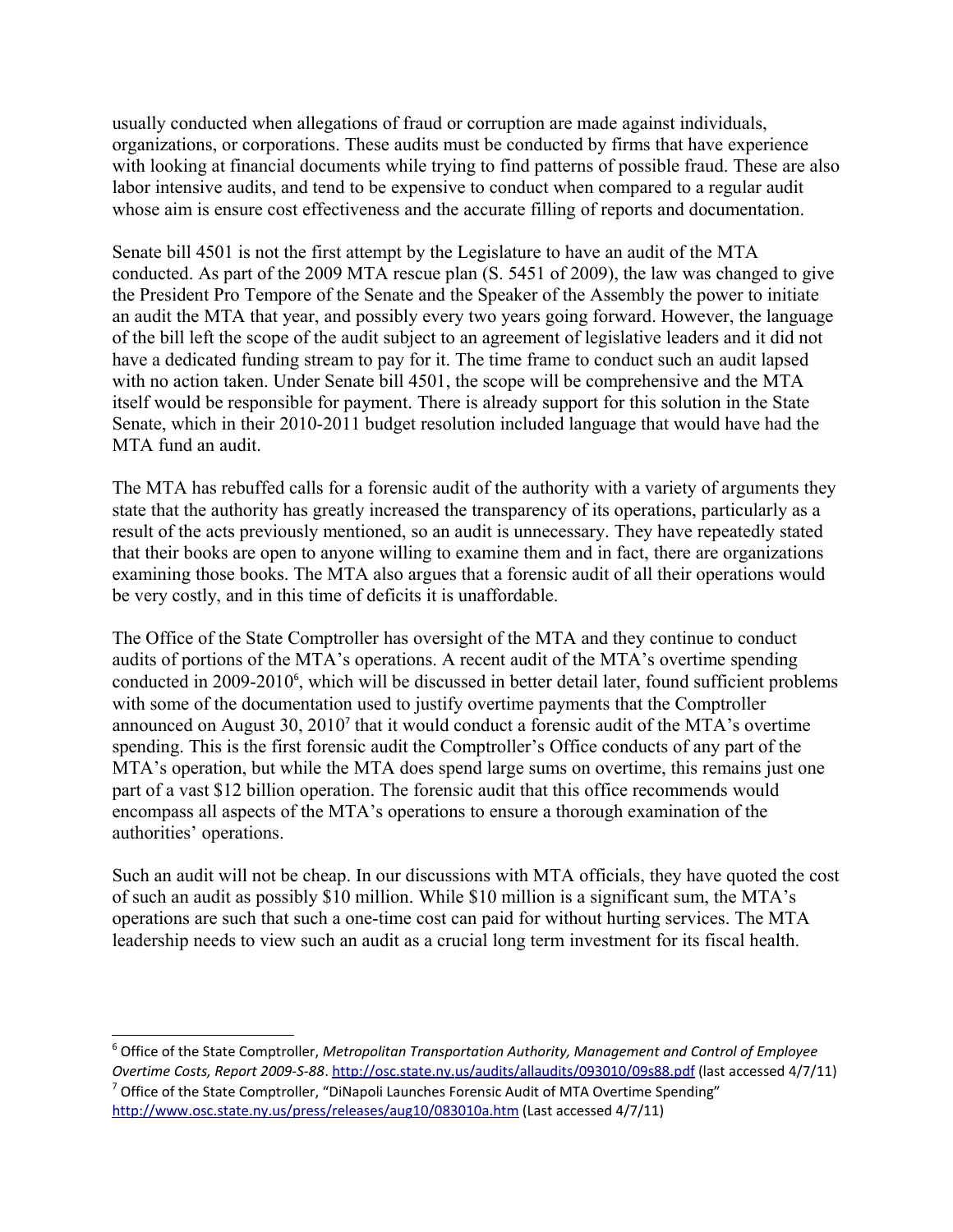#### **How to pay for a forensic audit:**

Finding \$10 million to fund an audit is possible in an operation that costs \$12 billion plus a year. We recommend that the money could be found by continuing to tackle the problem of excessive overtime and by taking steps to improve the handling of the agencies' real estate operations. By lowering the amount spent on unnecessary overtime and rents, the MTA should be able to find \$10 million to pay for the crucial investment in public trust that a forensic audit would constitute.

As noted before, in 2010 the Comptroller issued the results of an audit on the MTA's overtime spending. This audit has led to a forensic audit on the MTA's overtime spending due to findings of possibly unjustified or undocumented overtime being paid out. Beyond these findings, the MTA also found a variety of inefficient policies that led to increased overtime costs that did not improve service or operations. One example was the fact that on Metro North and the Long Island Railroad, track maintenance workers were assigned to day shifts even though they could not actually do track maintenance during the day because of the fact that the trains run during the day. Most of their work then was achieved while on overtime at night. The Comptroller noted that at Metro North management could have, without needing input from the unions representing the workers, assigned these workers to a night shift, which would have paid a slightly higher wage than day work, but that rate would have been much lower than what the employees were getting paid in overtime. The Comptroller's audit estimated that if only 400 workers were reassigned from a day to night shift at the commuter rail lines, the MTA could save \$38.9 million annually. The Comptroller's office also noted that overtime costs have a direct effect on pensions expenses at the authority, since overtime is used in the calculation of pensions.

As we reported before, according to the MTA, the authority has taken steps that they claim will save \$66 million in unnecessary overtime annually. This is certainly a welcomed step, but according to the MTA's 2011 budget, the agency still plans to spend \$478 million dollars just in overtime, and the agency expects to spend over \$470 annually in overtime for the next several years. This is not only a significant amount, but it represents a major portion of all salary and wages at the authority.

| (costs in millions) | 2009   | 2010   | 2011   | 2012  | 2013  | 2014  |
|---------------------|--------|--------|--------|-------|-------|-------|
| Payroll             | 4,163  | 4,128  | 4,194  | 4,242 | 4,288 | 4,386 |
| Overtime            | 499    | 494    | 478    | 471   | 471   | 478   |
| Total wages         | 4,662  | 4,622  | 4,672  | 4,713 | 4,759 | 4,864 |
| Percent in overtime | 10.70% | 10.69% | 10.23% | 9.99% | 9.90% | 9.83% |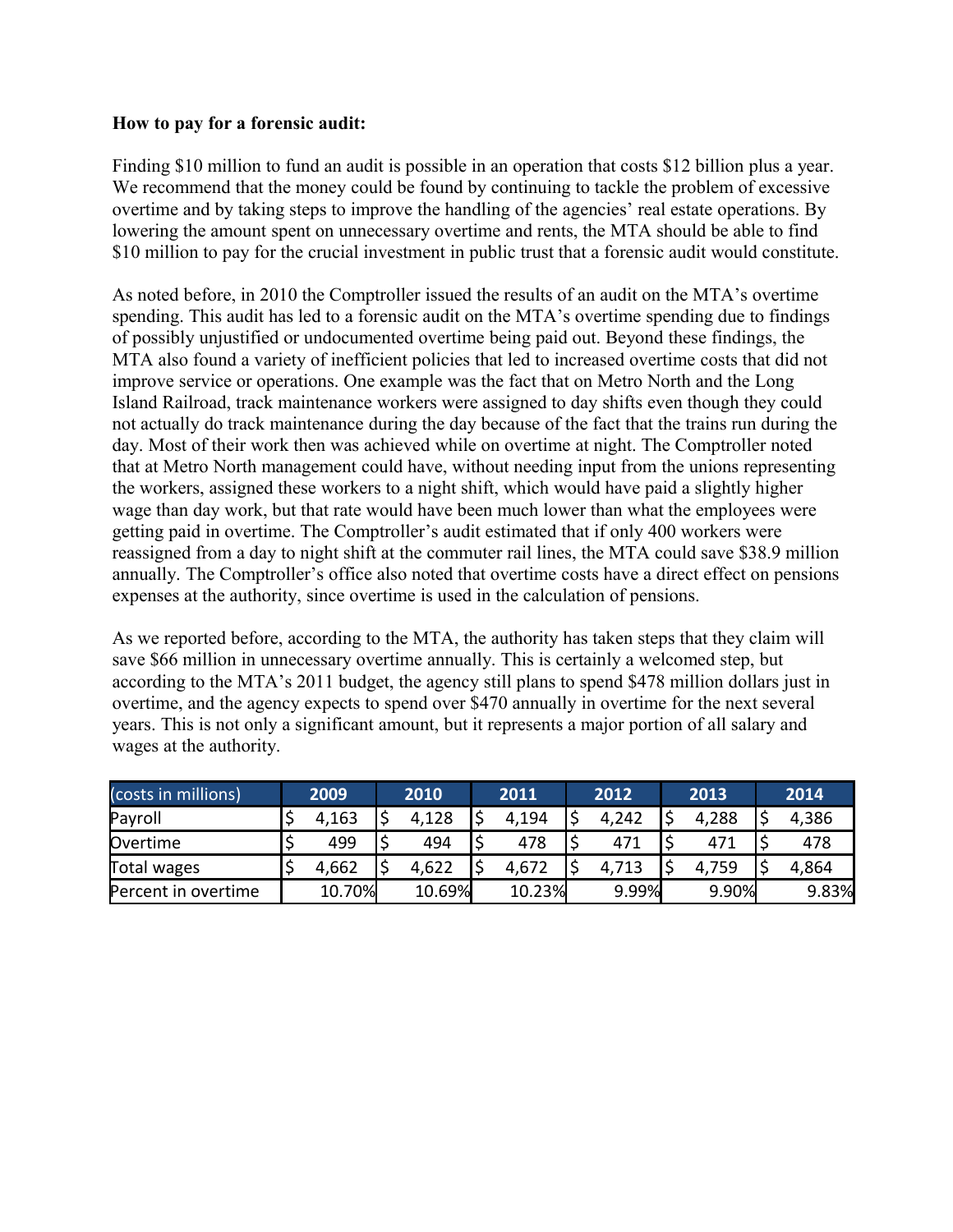The ration of payroll to overtime is even worse if we look at each of the various independent sections of the MTA. For some of these agencies, overtime can be equal to over 15% of payroll.

| <b>Agency</b>      | 2011 Payroll (in<br>millions) | <b>Overtime</b> (in<br>millions) | <b>Overtime as</b><br>percent of<br>payroll |
|--------------------|-------------------------------|----------------------------------|---------------------------------------------|
| <b>LIRR</b>        | \$404.308                     | \$69.837                         | 17.3%                                       |
| Metro-North        | \$394.896                     | \$53.103                         | 13.4%                                       |
| MTA Bus Co.        | \$222.790                     | \$43.494                         | 19.5%                                       |
| Bridge & Tunnels   | \$123.947                     | \$21.294                         | 17.2%                                       |
| MTA LI Bus         | \$63.758                      | \$9.622                          | 15.1%                                       |
| <b>NYC Transit</b> | \$2,811.149                   | \$271.149                        | 9.6%                                        |
| TOTALS:            | \$4,020.848                   | \$468.499                        | 11.7%                                       |

As can be seen, four of these agencies pay overtime in excess of 15% of payroll. This is a very substantial amount. After all, overtime is supposed to be used only in cases in which workers have to work beyond what is their agreed upon work day. Overtime should be a way to cover absences or extraordinary circumstances. If there are not enough man hours to fulfill all the work that needs to be done while paying regular full time and not time and a half, perhaps those agencies need to change their staffing levels or change work rules that make operations less efficient.

If the MTA were to change their policies so that overtime at the LIRR would account for 16% of payroll, as opposed to 17.3%, that would save \$5.15 million. If overtime at the MTA Bus Comp. was cut to 18% of payroll, as opposed to 19.5%, that would save \$3.4 million. If overtime at Bridges & Tunnels were cut to 16% of payroll, as opposed to 17.2%, that would save \$1.5 million. These savings would cover the entire \$10 million estimate cost of a forensic audit. Let us keep in mind that \$10 million would represent 2.1% of all planned overtime expenditures by the MTA in 2011. The MTA states that it has already cut \$66 million recurring unnecessary overtime. We believe that the MTA can find more such overtime, certainly enough more to pay for a critical investment in public trust.

Another recent audit of MTA operations by the Comptroller, released in June of 2010<sup>[8](#page-8-0)</sup>, looked at the MTA's real estate holdings. The MTA owns or leases a very significant amount of property. They control not only that property directly related to the operations of mass transit (stations, rail lines, depots, and train yards) but also control some commercial real estate and air rights above some of the properties they control. As with their audit of the MTA's overtime expenses, the Comptroller found places in which the MTA is spending more than they should, or in this case also letting possible revenue go to waste.

According to the Comptroller's audit, as of May 2009 the MTA was owed \$9 million in late rents from non-governmental tenants. The Comptroller noted that the Real Estate Bureau had no clear statement of what late charges or interest it would assess on tenants who were late paying

<span id="page-8-0"></span><sup>8</sup> Office of the State Comptroller, *Metropolitan Transportation Authority, Real Estate Portfolio, 2009-S-10*. http://osc.state.ny.us/audits/allaudits/093010/09s10.pdf (Last accessed 4/7/11)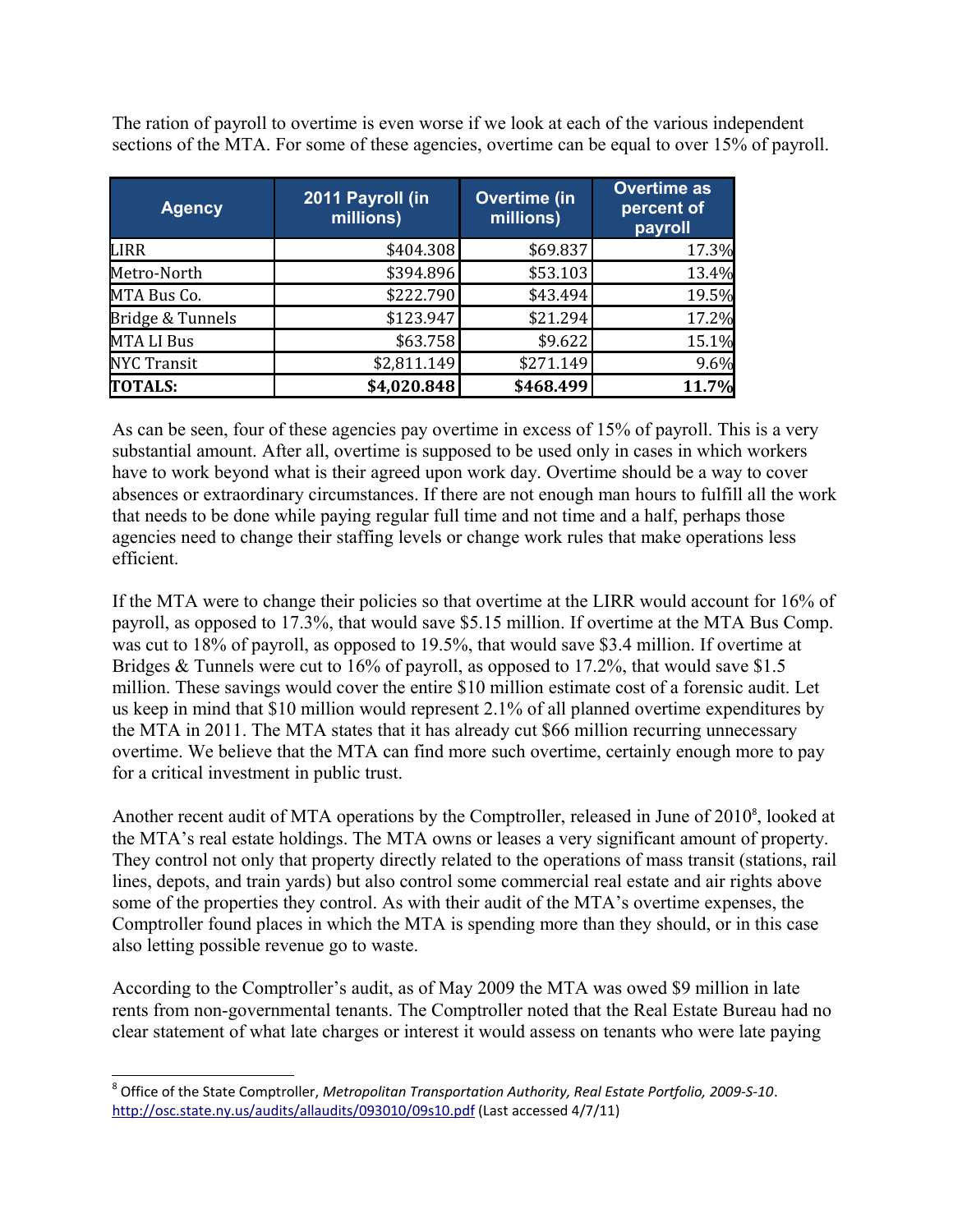their rent. Just making sure all this outstanding rent were paid with interest would have been enough to cover a comprehensive forensic audit back then.

According to the MTA, they have been able to realize significant and long term savings of \$100 million through cutting administrative staff by 15% across the entire MTA and by 20% in its headquarters. This lower staff means of course that the authorities' need for office space has declined significantly. According to a recent Wall Street Journal article<sup>[9](#page-9-0)</sup>, the MTA is currently examining what it can do to spend less on rent for space and if perhaps it can get one time infusions of cash from selling some of its real estate holdings. One property that the MTA should look very closely at is the old NYC Transit headquarters building at 370 Jay Street in Brooklyn. This large office building has been left almost completely empty while the authority planned to renovate the building at a significant cost. At the same time, the agencies main headquarters on Madison Avenue next to Grand Central Station sits 20% empty. According to the Comptroller's audit, the MTA is spending around \$2.9 million a year to maintain an empty building. Given that its main headquarters is 20% empty, it might make more sense for the MTA to stop having to pay maintenance for a building that would house staff it no longer has. The MTA would save \$2.9 million just from no longer paying to maintain the building, which is actually owned by NYC. Perhaps the MTA would be best off creating an agreement with NYC that would transfer the building back to the City and then the City and the MTA could share in any revenue raised from selling the building to private developers. Of course, we suggest that the \$2.9 million saved should be re-invested by the MTA to pay for a forensic audit, if cutting overtime spending by a further 2.1% proved too difficult.

While overtime costs and real estate management are two areas where we believe the MTA could find enough efficiency to fully fund this necessary audit, they are not the only aspects of the MTA's operations in which money could be found. A report by the Citizens Budget Commission comparing the cost efficiency of various MTA operations when compared to other mass transit systems in the country<sup>[10](#page-9-1)</sup> found that when compared by the cost per passenger mile, the LIRR was the most expensive of the large commuter rail system in the country, and while Metro North did better, its costs were still slightly over the median. In analyzing bus service, both the NYC Transit bus system and the MTA Bus company system were the most costly amongst the ten largest bus systems in the country in a number of criteria, including overall labor costs and maintenance costs. This report illustrates the fact that there are remaining efficiencies to be found in the MTA's operations, and that cost savings of \$10 million, when spread out amongst a variety of MTA operations and expenses, could be found if the MTA wanted, especially since they have already found over \$500 million in recurring savings and plan to find \$200 million more. Again, conducting this audit is critical to the MTA's future ability to gain political support in order to finally solve its long term funding problems.

<span id="page-9-0"></span><sup>9</sup> Andrew Grossman, "To Raise Cash, MTA May Sell Some Buildings" *The Wall Street Journal*, March 23, 2011 (Lexis-Nexis)

<span id="page-9-1"></span><sup>10</sup> Citizens Budget Commission, *Benchmarking Efficiency for the Metropolitan Transportation Authority's Services*. April 2011. http://www.cbcny.org/sites/default/files/REPORT\_MTA\_04062011.pdf (Last accessed 4/7/11)